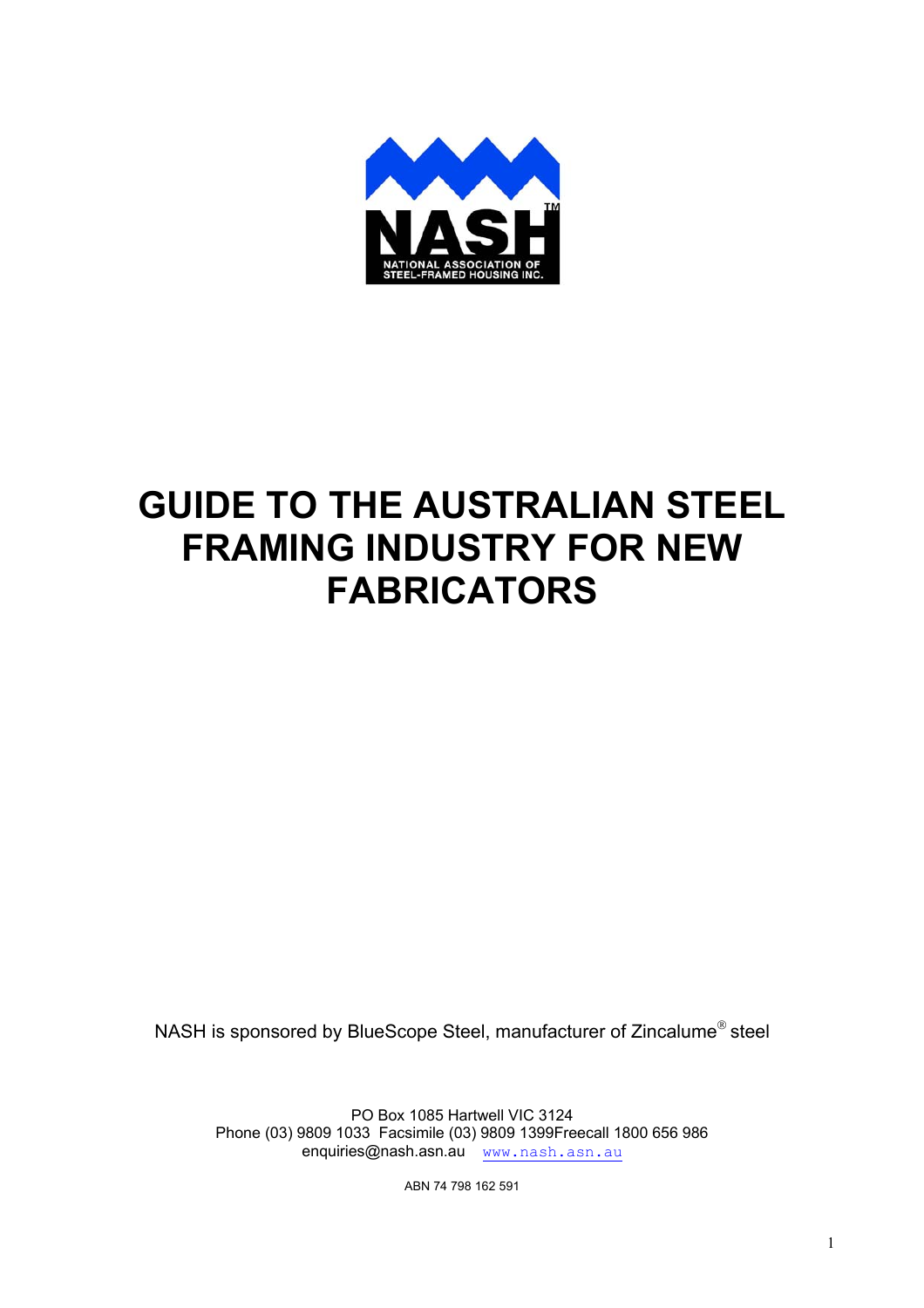#### **INTRODUCTION**

Steel house frames were first used in Australia in about 1950 and the first steel framer commenced in Wollongong in 1968. There are now an estimated 60 steel framing businesses in Australia. Despite the length of time that the steel framing industry has been operating and the large number of participants, the industry still displays many characteristics of a developing rather than a mature industry. Three characteristics indicating a developing industry are:

- A significant number of new operations commencing business
- A significant number of operations ceasing business
- The principals of some new operations having little industry experience

Most steel framers compete for jealously guarded business, in price competitive markets, with little or no support from others. Despite good intentions, a great deal of effort, personal sacrifice and, sometimes, quite considerable investment, some steel framing businesses still fail.

Every failure of a steel framing operation impacts on other local businesses and the industry as a whole. This is a major concern to the members of the National Association of Steel-Framed Housing (NASH) whose shared objective is to develop the industry. In order to make a positive contribution to this situation, the NASH membership has decided to help new steel framers by providing useful information gained from industry experience.

The role NASH hopes to play is not that of a policeman but educator, not a teacher but an information provider. We trust this publication will assist new entrants to the industry.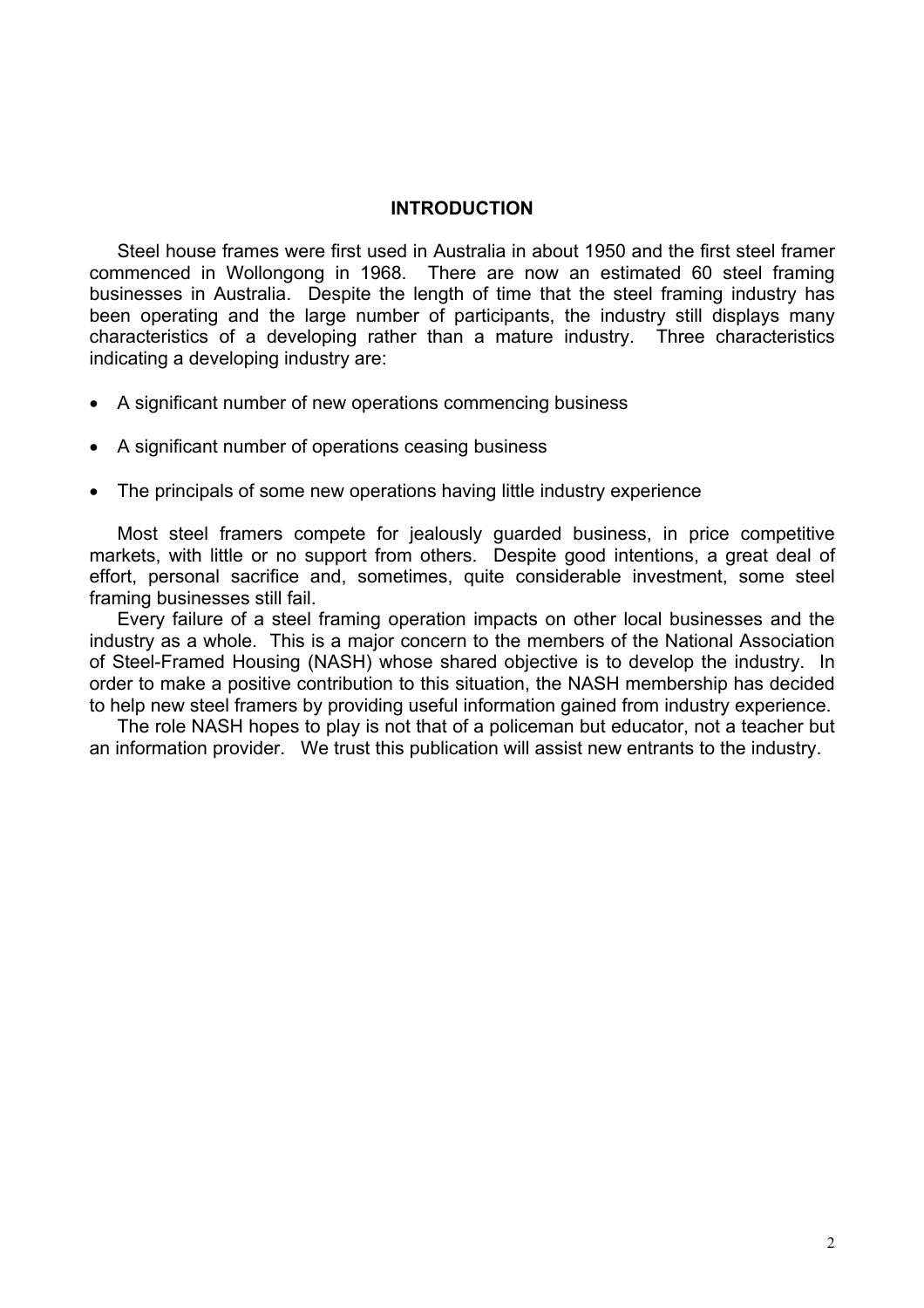## **GUIDE TO THE AUSTRALIAN STEEL FRAMING INDUSTRY FOR NEW FABRICATORS**

# **INDUSTRY OUTLOOK**

The members of NASH believe that the outlook for steel framing in Australia has never been better. Prospective new entrants are attracted to the industry because it has such exciting prospects for further growth and development.

The underlying reasons for this optimism are:

- widespread awareness of steel framing
- growing awareness of termite issues
- improved steel framing products
- declining quality of timber framing components
- trends in architecture that suit steel products
- proven performance of steel framing

## **INDUSTRY PITFALLS**

While there are a number of very successful steel framers, and the outlook has never been brighter, steel framing is not an easy industry in which to flourish - as has been proved by numerous failures. Steel framing looks easy, but it is a major mistake to underestimate the difficulties inherent in the industry.

The major pitfalls to starting and operating a new steel framing business have changed little. These are:

- limited working capital
- limited design skill
- slow adoption and/or development of design software
- site rectification
- builder reluctance
- powerful support for the status quo

#### **Working Capital**

NASH is not in a position to advise new members how much working capital is required. However, NASH can point out that many steel framing businesses have failed in their infancy due to a lack of working capital. NASH strongly recommends that industry entrants consider the following major factors:

#### Date of commencement of trading

Often overheads of factory rent and staff commence long before the company is ready to go to the market. This is particularly the case where new systems are developed. It is often the intention that "some" income-generating work will be carried out in the development stage but in reality this rarely happens.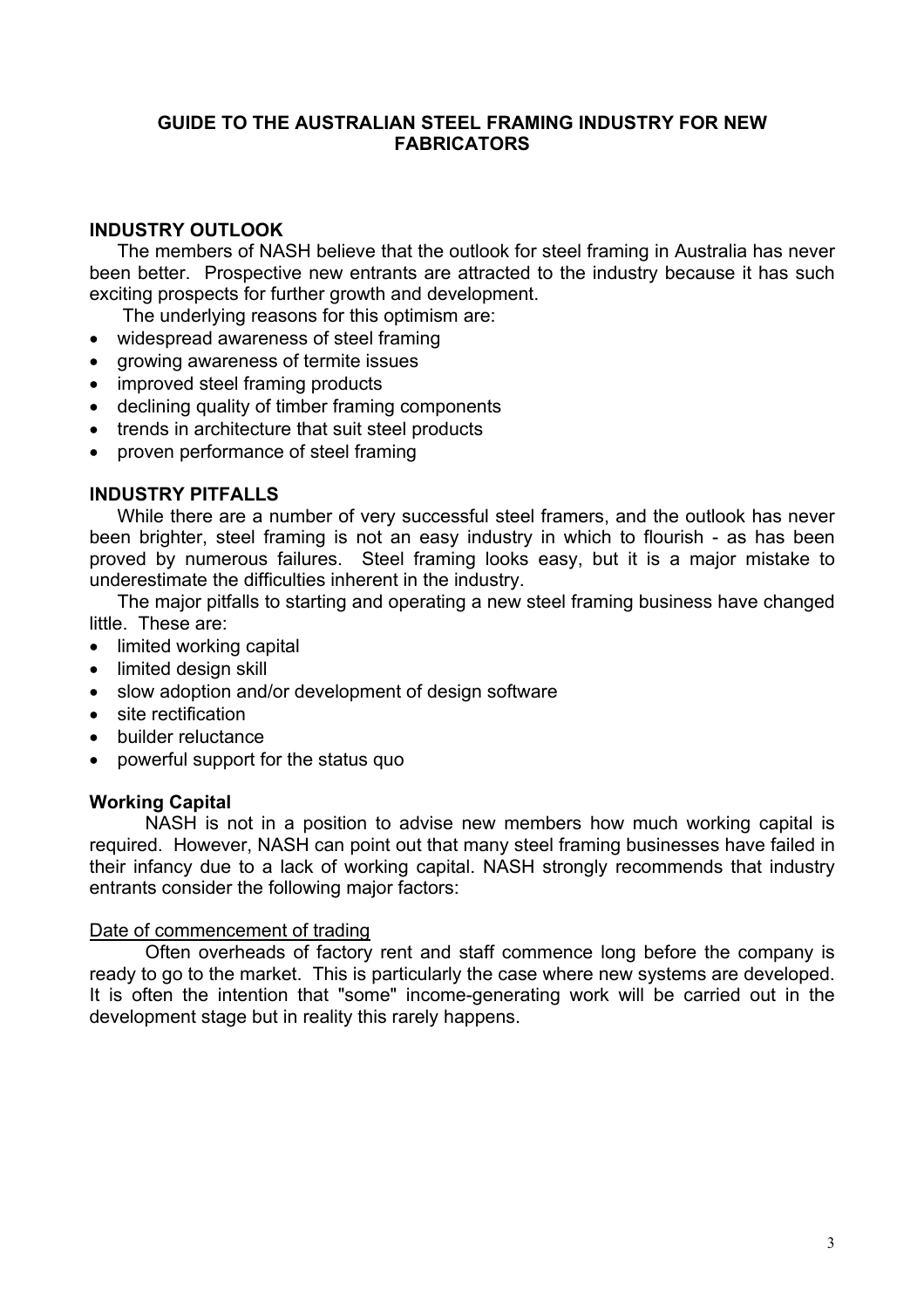#### Sales revenue

Most members of NASH report that their predictions during the planning phase of overheads and cost of manufacture were fairly accurate. Where the budget was severely tested (read wrong) was in the area of predicting sales revenue, especially in the first few years. Most members of NASH found that is was much harder to generate sales than they anticipated. Accordingly, those who have survived and continue in business today have generally used cash reserves that were well in excess of those initially budgeted.

## **Limited Design Skill**

It is often considered that the product itself is the most important part of the steel framer's operation. While most successful steel framers agree that the product is a commodity that needs to be manufactured and assembled correctly and efficiently they stress that the really important part of a successful operation is good design.

In most NASH members' experience they were not able to start their operations with easy "butter box" style homes which would have allowed them to work up to the more complex ones in time. They found that the early adopters of steel frames were owner builders and builders with designs for which timber frames were less competitive. These customers were building more complex structures requiring frame designs outside the anticipated frame envelope. These designs called for ingenuity by the frame designers and input by engineers, sometimes even at the quote stage.

To meet the challenges posed by complex designs experienced, innovative and accurate detailers are required. These are a rare commodity. The timber framing industry cannot be relied upon for a supply of experienced detailers as the timber framing software is generally so advanced that the majority of structures are designed by the software itself. This has led to a general de-skilling of timber frame detailers over the last 10 years or so.

#### **Slow Adoption/Development of Design Software**

NASH recommends that good design software be considered as a fundamental component of any steel framing operation.

In the minds of new steel framers the product often takes precedence over the design methods. Regularly, the thought process is that software will be purchased or developed as and when required. This thinking, however, does not provide for the significant time taken to develop software or to modify and debug new software.

When considering design software it is worth remembering that errors occur in timber design software, despite the continual development of the software over many years at the cost of millions of dollars. The software is also tested by literally hundreds of users each day and continually improved.

# **Site Rectification**

Even with good detailers and good design software errors will occur, particularly in the first year or so of a framing operation. It is the NASH members' experience that builders and owners builders are reluctant to carry out on-site rectification of steel frames even if, in the normal course, they would have rectified an error in a timber frame. The only solution that has worked for NASH framers is to be on-site promptly to rectify errors when they occur. In the early trading period of most successful steel framers, a far higher amount of on-site rectification was carried out than was ever envisaged. The on-site problems can become a major distraction to management both due to the loss of good staff to carry out rectification and the necessity to repair damaged credibility with the customer.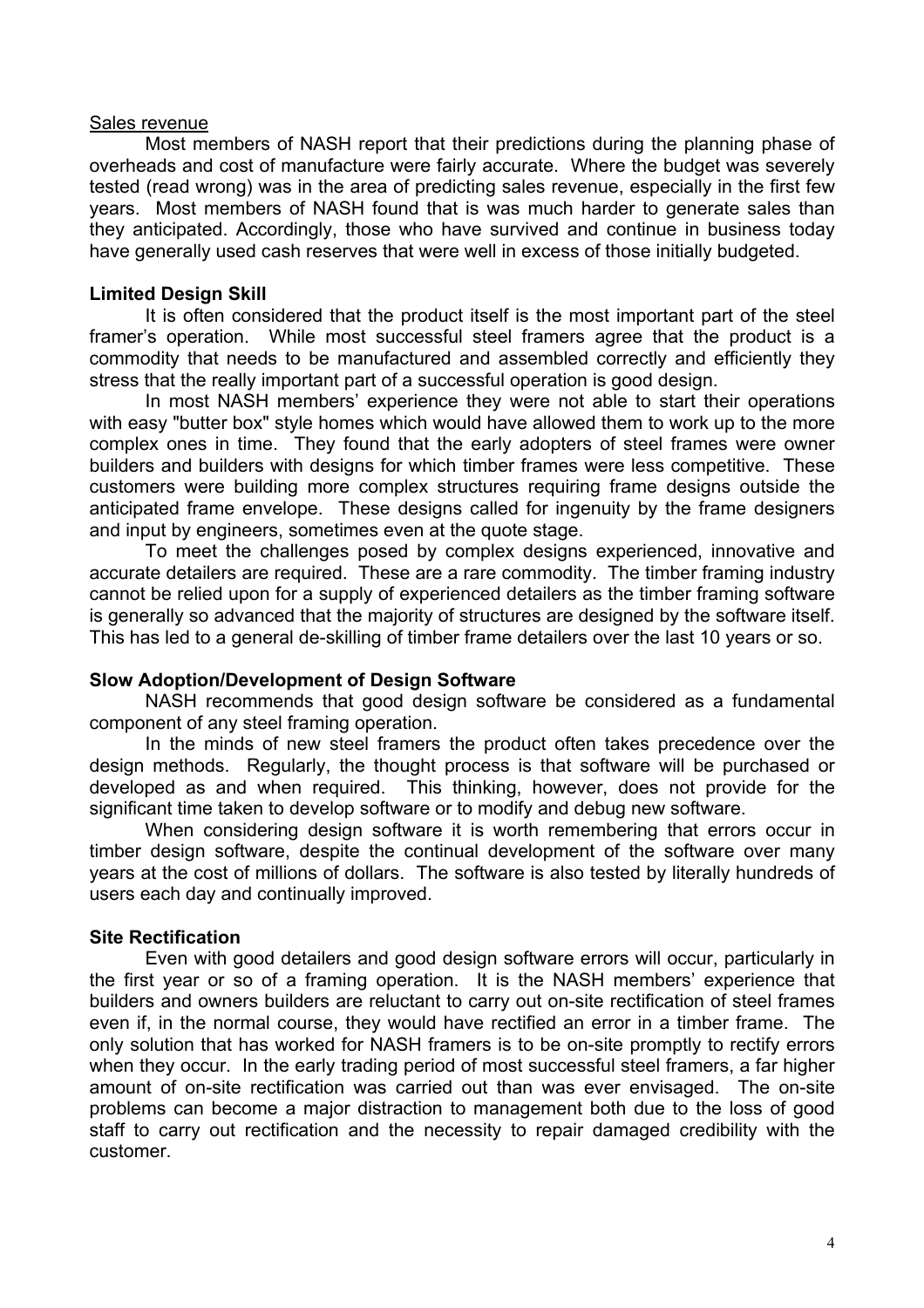## **Powerful Support for the Status Quo**

As a product with moderate market share but such obvious potential steel framing is seen as something that could upset a long-established status quo. There is a very large accumulated investment in the timber industry and hence there are parties who need to protect their investment in that industry. Those who have much to lose by any trend towards steel include forest owners (including governments), saw millers, manufacturers of value added timber products and timber merchants. These parties invest massively in supporting their own industry bodies and in marketing to the building industry. The building industry is traditionally reluctant to change and the timber interests foster this in relation to maintaining market share. They defend their market share with considerable vigour and expertise.

## **Builder Reluctance**

The experience of NASH members is that most builders are reluctant to use steel frames, even if their clients request them. Some builders even try to talk the owner out of it.

Many of the reasons for this have some justification. The most common reasons are

- fear of the unknown
- a previous bad experience
- fear of loss of certainty of profit
- concerns about on-site rectification
- time lost during the learning curve period
- increased cost of other trades
- costs of gearing up

#### Fear of the unknown

People commonly fear the unknown and are reluctant to change unless given a sufficiently attractive incentive. Change can be difficult and challenging. Most people have experienced difficulties when trying something new. The existing "comfort zone" is easy and attractive. New skills and techniques can take time to master and time for most builders is one of their most valuable commodities. They may also be concerned about such things as acquiring new tools or needing different sub-contractors or inspection and certification differences. The following paragraphs discuss some of the factors underlying builders' fear of the unknown.

#### Previous bad experience

Considering the number of years that steel framing has been around it is not surprising that a very large number of builders have had at least one first hand experience of steel frames. Many of those that have not had first hand experience know others that have. It is unfortunate that many, many builders have had, in their limited exposure to steel frames, a bad experience. This harks back to one of the reasons for publishing this booklet in the first place - to help prepare new steel framers so that they do not give another batch of first time users a bad experience.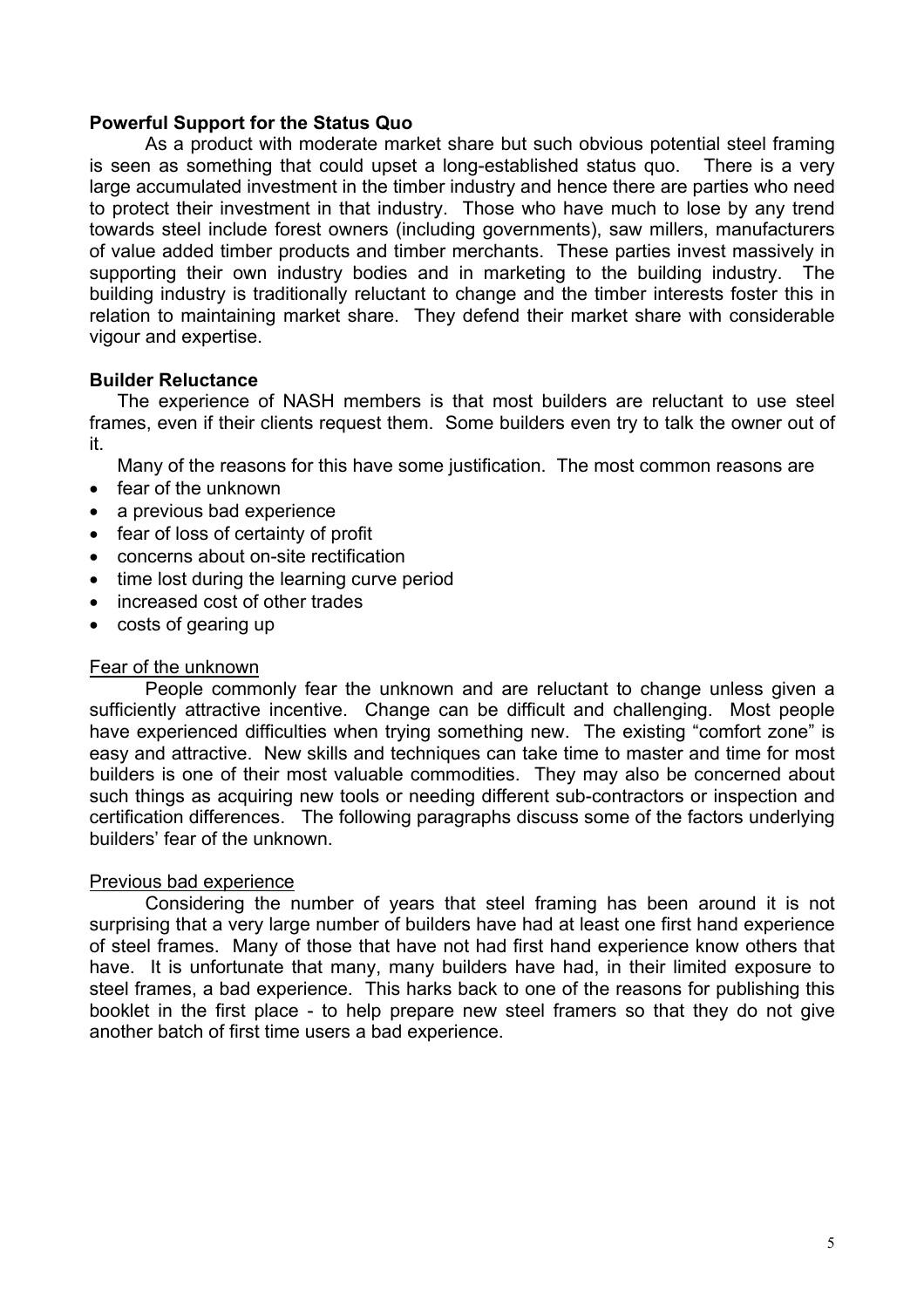## Loss of certainty of profit

Most builders who make a living from timber construction are naturally reluctant to try new products if there is no guarantee of improved profit. The common reasons forcing them to stray from the comfort zone are problems with timber, promise of lower cost, consumer demand and lack of work. Personal innovation will drive only a small percentage to change.

A change based on the promise of lower costs will only be permanent if lower costs are realised on the total project.

#### Concern about on-site rectification

As explained above, builders regularly have problems with timber frames. They can easily rectify these problems themselves and back charge if they deem necessary. So it is natural they will expect some problems with steel frames. However, the builder often fears that he will not be able to fix a problem with a steel frame himself, which may leave him reliant on the steel framer and exposed to the additional cost of delays.

## Learning Curve

Those builders that are familiar with steel frames will argue that they can be erected more quickly than timber frames due to their higher precision and light weight. However, it is likely that these builders would have a system of construction worked out to suit steel frame erection just as they would have had a system worked out to erect timber frames previously. Additionally, fixings and details at various points would all be known to the builder and his trades without reference to a manual. While there is often a strong argument that there are time savings in erection, there is no doubt that there is a learning curve and this may more than take up the potential time savings on the first project.

# Increased costs of other trades

A builder's decision to change to steel is hampered by other trades equally as reluctant to change as the builder himself might have been initially. Often, the sub trades work on slim margins and use changes to routine as an opportunity to charge the builder more - with or without justification. This situation especially applies to project builders who often have little relationship with their tradesman.

# Costs to set up

Contractors have (for them) a substantial investment in tools to work with timber and are reluctant to buy new equipment to support occasional steel frame construction. This regularly means that trials of steel frames are made with inappropriate equipment. For example heavy-duty drills are often used to fix frames together with the risk of stripping of screws and complaints about how slow and cumbersome the erection was. A light tek gun with adjustable clutch would have made a big difference to the contractors experience.